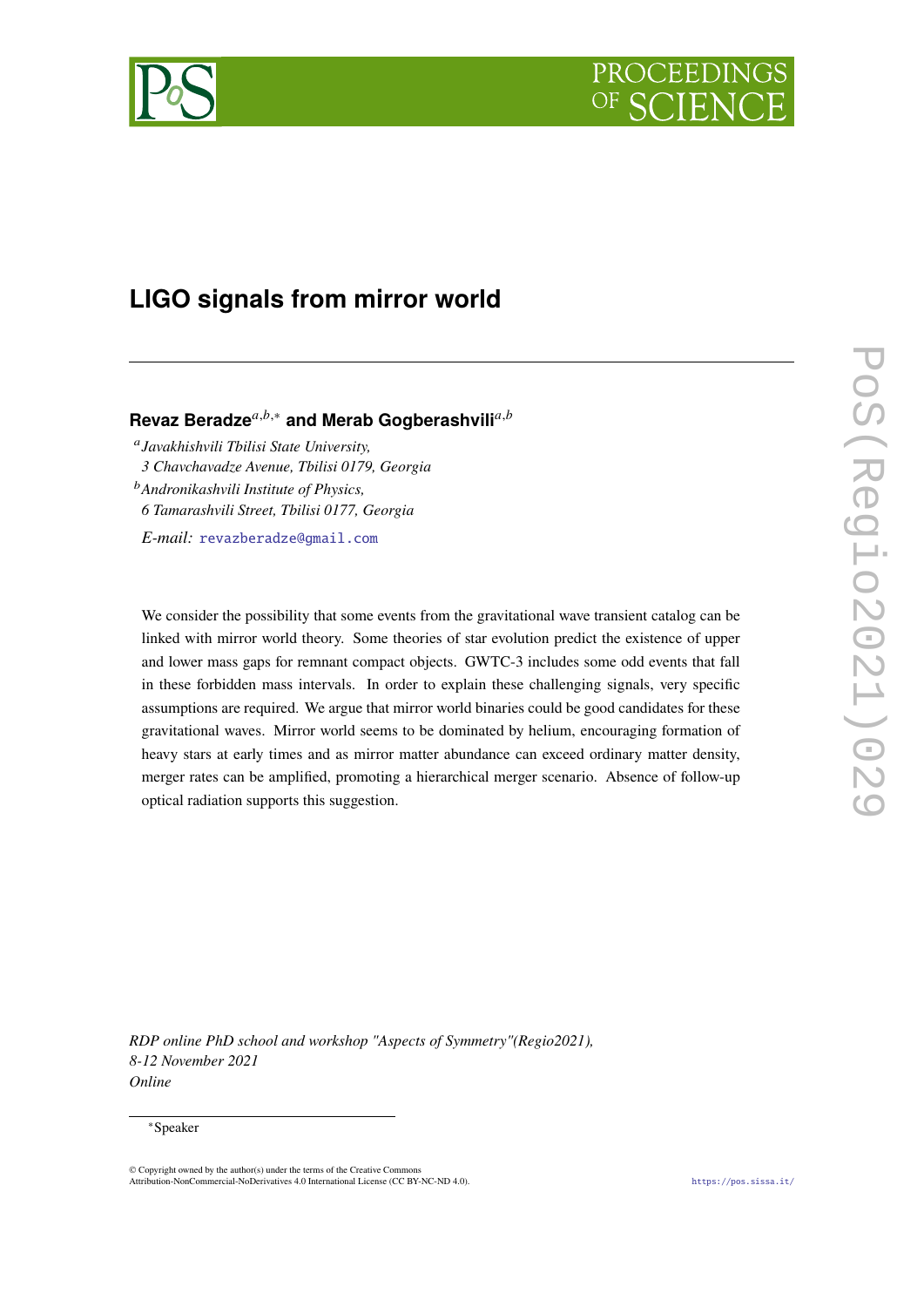#### **1. Introduction**

The first direct detection of Gravitational Waves (GW) in 2015 began a new era in multimessenger astronomy. Analysis of three observing runs that have been conducted so far, in overall revealed 90 events with probability  $P_{astro} > 0.5$  being of an astrophysical origin [\[1–](#page-6-0)[3\]](#page-6-1). Amount of the data recorded up to now, already includes the events that are challenging to be explained within existing models. Among these 90 events, the majority are black hole - black hole mergers, with few of them containing black holes (BH) from the upper mass gap. Two events are from the merger of BH with an object of lower mass gap. Two more events are from BH - neutron star (NS) coalescence, and other two from NS-NS merger. The event GW170817 of binary NS coalescence [\[4\]](#page-6-2) still remains the only GW detection accompanied by a gamma-ray counterpart [\[5,](#page-6-3) [6\]](#page-6-4). No other electromagnetic radiation associated with GW has been found yet [\[7,](#page-6-5) [8\]](#page-7-0).

This paper intends to spot a possible link between the odd events from GW data and a particular dark matter model - a mirror matter theory. We start with a brief review of the LIGO/VIRGO events that were unexpected within the framework of currently existing models of stars' evolution. After that, we discuss the possibility that these events may have emerged from the mirror world.

#### **1.1 The sources from the upper mass gap**

Several events of LIGO/VIRGO data contain unusually heavy BHs that fall in the so-called upper mass gap, produced by pair-instability supernova processes. Current models for evolution of heavy stars predict that temperature in a He core reaches the point when production of electronpositron pairs is allowed. So, part of the energy of photons that was providing pressure against gravity, is consumed by pair production and the star becomes unstable. Stars with He core mass  $\sim$  32 – 64 $M_{\odot}$  are subject to pulsational pair instability, decreasing mass by ejection of some amount of matter, and leaving remnants with mass less than ~  $65M_{\odot}$ . Stars with He mass ~  $65 - 135M_{\odot}$ are affected by pair instability, disrupting the entire star and leaving no remnant compact object. Stars with He core  $\geq 135M_{\odot}$  are considered to directly collapse to intermediate mass BHs [\[9\]](#page-7-1). So, the collapse of a heavy star is unable to produce BHs in the mass range  $\sim 65 - 150 M_{\odot}$ .

Despite this fact, LIGO/VIRGO were able to detect GWs coming from the systems in which one or both components are BH with masses in the range  $50 - 107M_{\odot}$ . The most massive binary GW190426\_190642 contained components with masses  $107M_{\odot}$  and  $77M_{\odot}$ , producing a BH with mass 175 $M_{\odot}$  after merger and radiating  $11M_{\odot}$  energy through gravitational waves [\[1\]](#page-6-0). The second most massive system GW190521 consisted of BHs with masses  $95M_{\odot}$  and  $69M_{\odot}$ , radiating  $8M_{\odot}$ energy and producing a final BH with mass  $156M_{\odot}$  [\[10\]](#page-7-2).

BHs with such high masses are currently discussed to be formed by a hierarchical mergers of smaller BHs  $[11-13]$  $[11-13]$ . In order to coalesce again, initial first generation BHs should be formed in triple or higher multipole systems, or such systems must be assembled in the dense stellar clusters. However, merger product receives a recoil kick from the anisotropic GW emission [\[14,](#page-7-5) [15\]](#page-7-6), and it may eject them from clusters and leave unavailable to form new generations of binary BHs [\[16\]](#page-7-7). Also, even if effective spin parameter of binary BH system was almost zero, BH formed after their merger is characterized by high spin; so spin value may be a good indication for genealogy of BHs [\[17,](#page-7-8) [18\]](#page-7-9). In [\[11\]](#page-7-3), the analyses of the ten BHs coalescence events from the first two observing runs of LIGO/VIRGO detectors was made and no definite evidence of hierarchical mergers was found.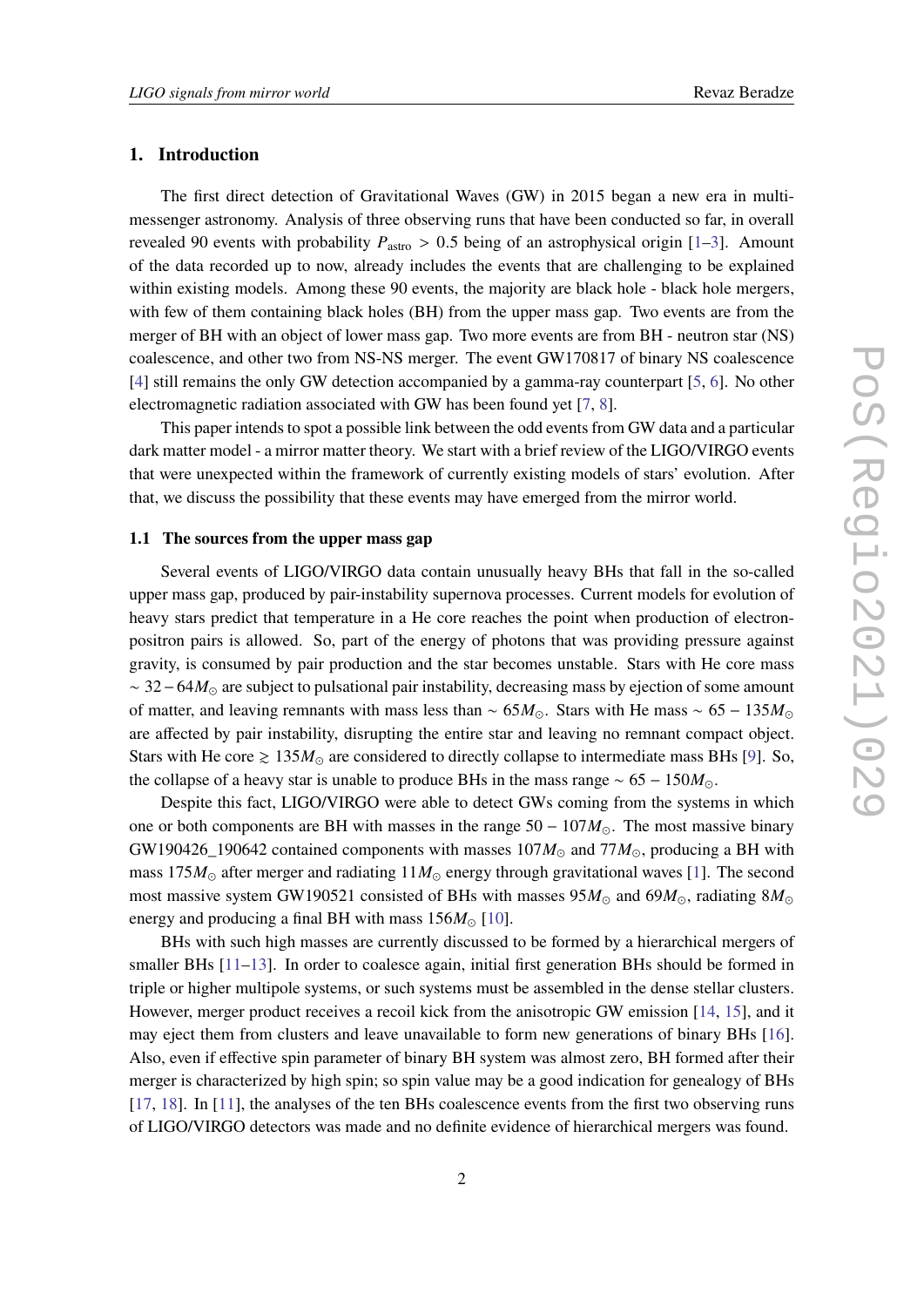Merger rate of the events in which mass of one of the components lies in  $50 - 100M_{\odot}$  was estimated to be  $f = 0.099 - 0.4 \text{ Gpc}^{-3} \text{yr}^{-1}$  (Table IV in [\[19\]](#page-7-10)). Simulations done for nuclear stellar clusters (where the hierarchical mergers are orders of magnitude more common than in globular and young star clusters) with low spin and broad distribution of escape velocities, yield 10−<sup>2</sup> − 0.2 Gpc−3yr−<sup>1</sup> [\[12\]](#page-7-11). In order to obtain such high merger rates, some optimistic assumptions are required. More specifically, in [\[13\]](#page-7-4), merger rate of GW190521-like events was estimated as,

<span id="page-2-0"></span>
$$
f = f_{1G} \times f_{\text{triple}} \times f_{\text{survival}} \times f_{\text{merger}} , \qquad (1)
$$

where  $f_{1G} \sim 10 - 100 \text{ Gpc}^{-3} \text{yr}^{-1}$  is merger rate of first generation BHs and the value obtained from the first two observing runs [\[3\]](#page-6-1). Assuming a high survival,  $f_{\text{survival}} \approx 60\%$ , and the large merger fraction,  $f_{\text{merger}} \approx 20\%$ , together with the admission that formation fraction of stellar triple systems is  $f_{\text{triple}} \approx 50\%$ , the coalescence rate of GW190521-like events was calculated to be 0.6 – 6 Gpc<sup>-3</sup>yr<sup>-1</sup> [\[13\]](#page-7-4). We update this merger rate using the value from GWTC-3,  $f_{1G} \sim 2.5 - 6.3$  Gpc<sup>-3</sup>yr<sup>-1</sup> (Table IV in [\[19\]](#page-7-10)), obtained for the systems in which the mass of the first component is  $20 - 50M_{\odot}$  and  $5 - 50M_{\odot}$  for the second component, i.e. systems that can potentially give 'heavy' systems through hierarchical mergers. Inserting this larger merger rate in [\(1\)](#page-2-0) one gets

$$
f = 0.15 - 0.38 \text{Gpc}^{-3} \text{yr}^{-1} \tag{2}
$$

being in agreement with LIGO/VIRGO estimations, but in the price of some extreme postulations.

Possibility of primordial origin of BHs of the event GW190521 was also considered [\[20\]](#page-7-12). But, there are tight constraints on mass distribution of primordial BHs [\[21\]](#page-7-13) and some theories of primordial BH formation predict small component spins [\[22\]](#page-7-14), that is inconsistent with GW190521. It was also shown that GW190521 cannot be explained within the primordial BH scenario if primordial BHs do not accrete efficiently during their cosmological evolution [\[23\]](#page-7-15). Opportunity of strong gravitational lensing by galaxies or galaxy clusters for the signal GW190521 was also discussed. However, low expected lensing rate and optical depth, and the absence of a multi-image counterpart, disfavor strong lensing hypothesis [\[20\]](#page-7-12).

#### **1.2 The sources near the lower mass gap**

The latest version of GW catalog includes some other notable events:

- GW190425 is probably the coalescence of NS-NS system with masses  $2.0^{+0.6}_{-0.3}M_{\odot}$  and  $1.4^{+0.3}_{-0.3}M_{\odot}$  [\[24\]](#page-7-16);
- GW200105 with component masses  $8.9^{+1.2}_{-1.5}M_{\odot}$  and  $1.9^{+0.3}_{-0.2}M_{\odot}$  and GW200115 with component masses  $5.9^{+2.0}_{-2.5}M_{\odot}$  and  $1.44^{+0.85}_{-0.29}M_{\odot}$  are the very first detection of merger of BH-NS systems [\[25\]](#page-7-17);
- GW190814 is a merger of a 23.2<sup>+1.1</sup>  $M_{\odot}$  BH with a 2.59<sup>+0.08</sup> $M_{\odot}$  compact object [\[26\]](#page-7-18).

Uncertainties are given at the 90% credible level. It is important to notice, that none of these events had accompanying electromagnetic radiation, while it is expected that such cataclysmic events should emit GRBs.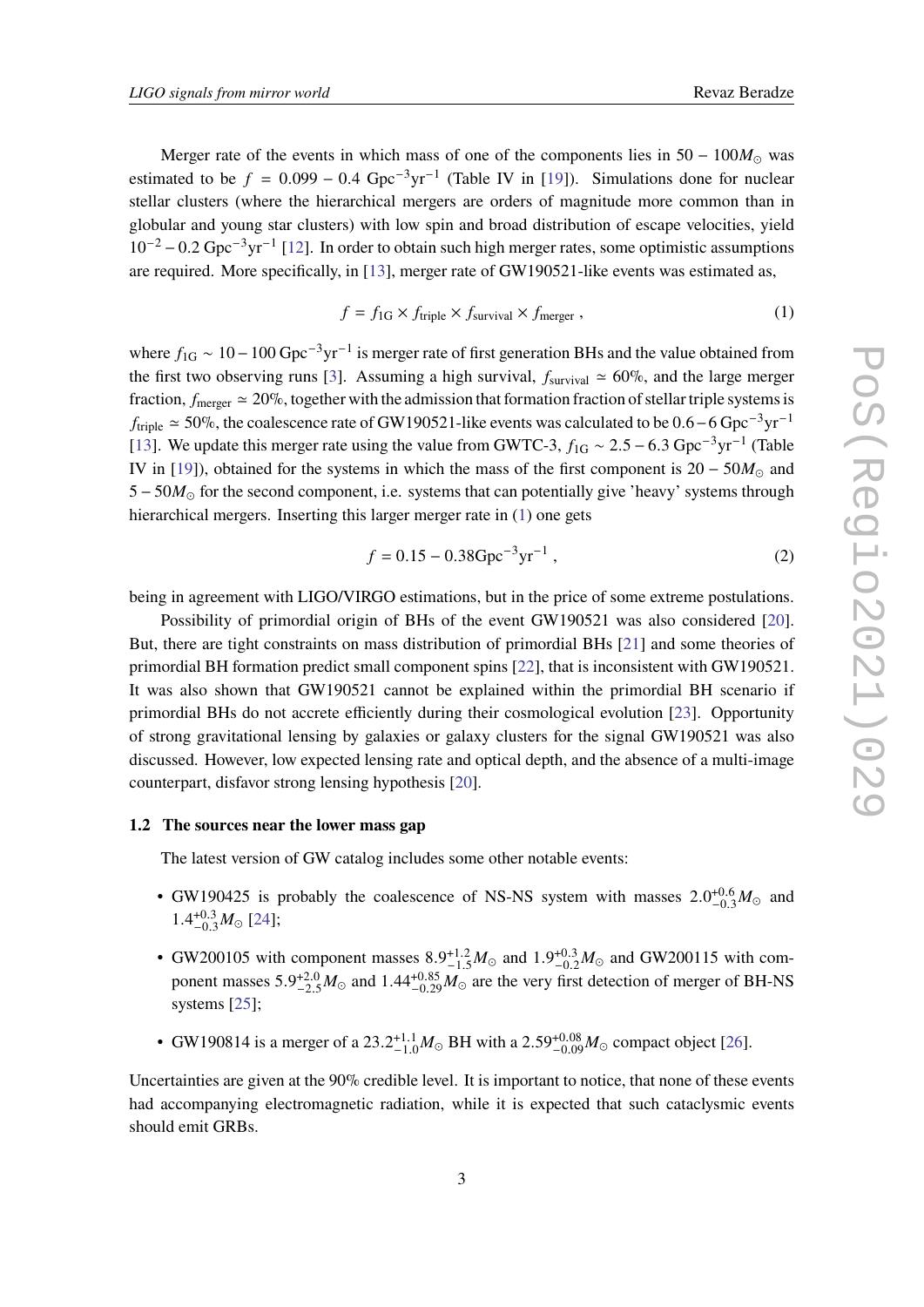Moreover, what matters is that the distribution of masses of X-ray binaries reveal apparent socalled lower mass gap  $2.5 - 5M_{\odot}$  between NSs and BHs [\[27,](#page-8-0) [28\]](#page-8-1). The aforementioned components of LIGO events lie on the edge of that mass gap. Some theoretical models of supernova explosions predict existence of the observed mass gap [\[29,](#page-8-2) [30\]](#page-8-3). Nonetheless, some models suggest a smooth transition from NS to BH masses [\[31,](#page-8-4) [32\]](#page-8-5).

In principle, both components of GW190425 are consistent with being NSs. While the mass of the one component,  $1.4^{+0.3}_{-0.3}M_{\odot}$ , falls in a typical range of observed pulsars, the heavier component with the mass  $2.0^{+0.6}_{-0.3}M_{\odot}$  also can be a NS, as far as existence of pulsars with mass of ~ 2 $M_{\odot}$  were confirmed by observations [\[33,](#page-8-6) [34\]](#page-8-7). But there was no optical counterpart to GW190425, unlike the famous NS-NS merging event GW170817. With the source-frame chirp mass  $1.44M_{\odot}$  and the total mass  $3.4M_{\odot}$ , the GW190425 system is significantly more massive than any binary NS system observed through electromagnetic radiation.

The most common mechanism for formation of binary NS systems is an isolated binary evolution channel (for a review see [\[35\]](#page-8-8)). Following this path, GW190425 may suggest a population of binary NSs formed in ultra-tight orbits with sub-hour orbital period [\[24\]](#page-7-16). In order to achieve the system like this, it is required to have a phase of mass transfer from post-helium main sequence star onto NS. If the mass ratio between He-star and NS is high enough, a common-envelope phase is formed that would shrink the binary orbit to sub-hour periods [\[36\]](#page-8-9). If binary survives this common envelope phase, the subsequent supernova kick may be suppressed, as the secondary would likely be ultra-stripped [\[37\]](#page-8-10). The small supernova kick, together with very tight orbital separation, increases the chance for binary to remain bound after supernova. Hierarchical mergers of NSs or mass accretion in active galactic nuclei disks, may also be responsible for the creation of compact objects in the lower mass gap [\[38\]](#page-8-11). Other possible scenarios, like dynamical formation channels in globular clusters or gravitational lensing of the source of GW190425, is also discussed [\[24\]](#page-7-16). However, lack of objects discovered with given properties, does not allow to have a definite theory for their formation mechanism for now.

In the case of GW190814, the first component is definitely a BH. But the second object certainly lies in the lower mass gap, if such really exists. It is heavier than the most massive known pulsar and lighter than any BH discovered so far. The mass of the secondary component  $2.59_{-0.09}^{+0.08}$  exceeds the possible maximum mass allowed for a stable NS in most of the models [\[39,](#page-8-12) [40\]](#page-8-13). However, due to theoretical uncertainties the NS-BH scenario cannot be ruled out, e.g. the second component can be a NS in view of some stiffer equation of state of dense nuclear matter [\[41\]](#page-8-14). It is also possible that it is a quark star in which the original NS was transformed due the fallback of the material after the gravitational collapse of a progenitor star [\[42\]](#page-8-15). Thus, GW190814 can be viewed as a BH-NS (or QS) merger which in principle could have an associated GRB and optical counterpart. The probability for the secondary component of GW190814 being exotic compact object, like boson star [\[43\]](#page-8-16), gravastar [\[44\]](#page-8-17), strange-quark star [\[45\]](#page-8-18) or up-down quark star [\[46\]](#page-8-19) was also considered.

For the completeness note that the secondary of the event GW190814 is presumably a BH, which may have formed by coalescence of NSs, e.g. the remnant of the event GW170817 has the similar mass [\[3\]](#page-6-1). But to merge again, hierarchical triple system in the field [\[47,](#page-8-20) [48\]](#page-9-0) or in the galactic center [\[49,](#page-9-1) [50\]](#page-9-2) must be considered.

By the end of the analyses of the trird run, merger rates were estimated to be 10−1700 Gpc−3yr−<sup>1</sup> for BNS systems,  $7.8 - 140 \text{ Gpc}^{-3} \text{yr}^{-1}$  for BH-NS and  $9.4 \times 10^{-5} - 25 \text{ Gpc}^{-3} \text{yr}^{-1}$  for BH-mass gap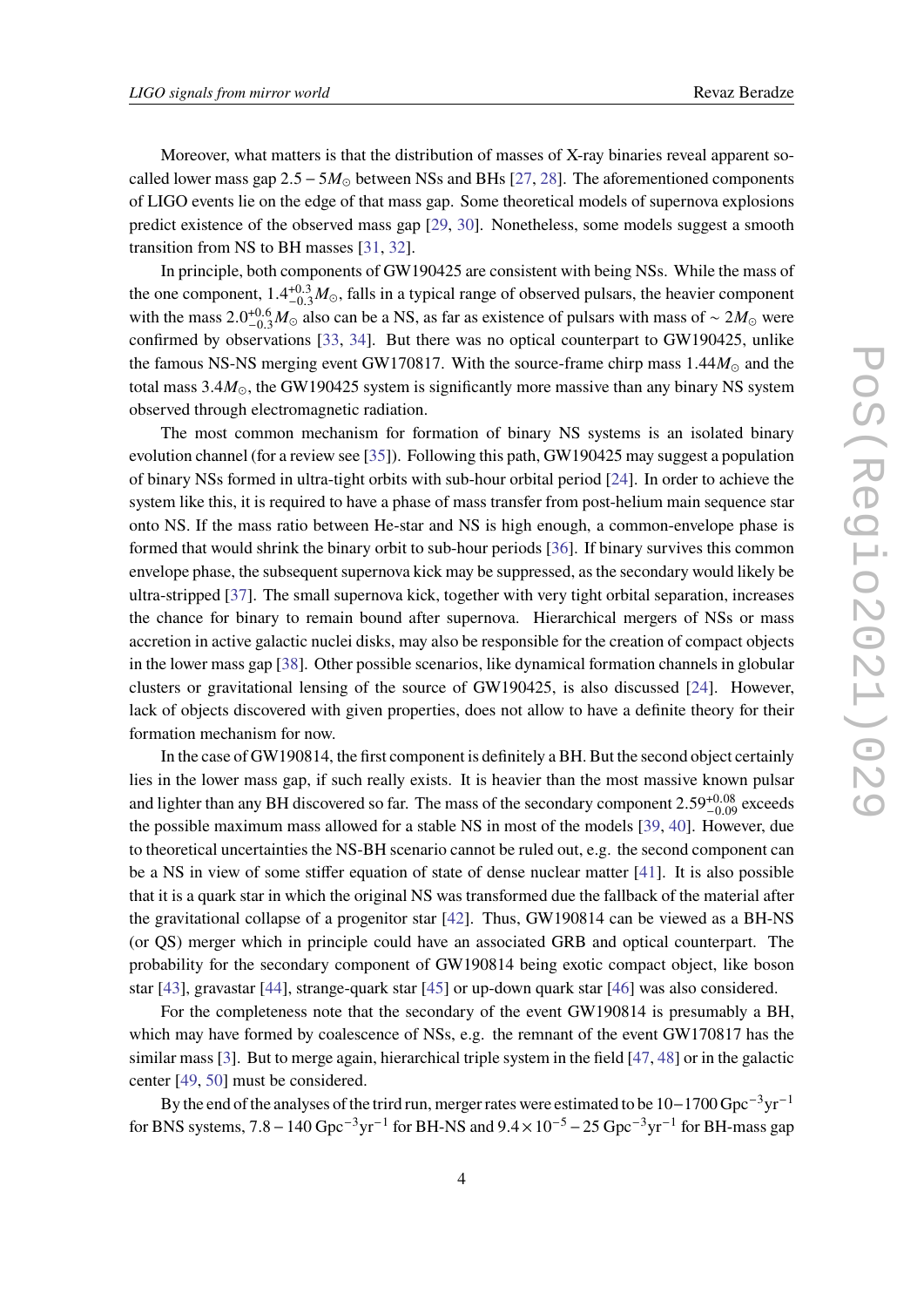objects [\[19\]](#page-7-10). Still having relatively high uncertainties in the measured merger rates, many models of compact binary formation and evolution can fit with the observations.

#### **2. Sources from mirror world**

With so much confusion arisen during the third observing run, we want to discuss a new scenario relating the masses of component compact objects. In [\[51](#page-9-3)[–54\]](#page-9-4) it was suggested that some GWs detected by LIGO may have emerged from the Mirror World (M-World). M-World is a candidate of Dark Matter (DM) and mirror particles interact with our ordinary world only through gravity. That is why we very rarely see the electromagnetic counterpart of GWs (the only one event so far), and as DM density exceeds baryonic matter density 5 times, estimated merger rates are higher than expected in standard scenarios and they agree better with measurements. We make a brief review of the M-World theory, before considering its possible link with LIGO's odd events.

#### **2.1 Mirror world scenario**

Mirror World (M-World) was introduced to restore left-right symmetry of nature, suggesting that each Standard Model particle has its mirror partner, which has opposite chirality. Mirror particles are invisible for ordinary observers and vice versa. Only way for the interaction between these two worlds is gravity. So, GW radiated by mirror matter can be sensed by an ordinary observer. For a review of theoretical foundations and cosmological applications of M-World see [\[55](#page-9-5)[–57\]](#page-9-6).

If M-World really exists, it was created by the Big Bang, along with ordinary matter. But the temperature of the M-world,  $T'$ , must be lower than the temperature of our world,  $T$ . This requirement emerges from the fact that, mirror particles, having similar cosmological abundance, also contribute into the Hubble expansion rate and they should not violate the Big Bang Nucleosynthesis (BBN) bounds [\[58,](#page-9-7) [59\]](#page-9-8). This could be achieved if mirror and ordinary worlds are reheated asymmetrically after an inflationary epoch. Then the contribution of mirror neutrinos could be suppressed by a factor  $x^4$ , where  $x = T'/T$  is the temperature ratio parameter [\[58,](#page-9-7) [59\]](#page-9-8). If these two worlds receive different initial temperatures and after that evolve adiabatically, interacting only weakly through gravity, they maintain the initial temperature ratio  $x$  until today [\[57,](#page-9-6) [59\]](#page-9-8). BBN bounds require  $x < 0.5$  [\[59\]](#page-9-8), but stronger limit  $x < 0.3$  comes from constraints imposed by the cosmological large scale structure formation and cosmic microwave background data [\[60,](#page-9-9) [61\]](#page-9-10).

In the context of grand unified theories, or electroweak baryogenesis scenario, due to lower temperature, baryon asymmetry in M-World is greater than in our world [\[59\]](#page-9-8). Certain leptogenesis mechanism via common  $B - L$  violating interactions between ordinary and mirror particles [\[62\]](#page-9-11), with  $x \le 0.2$ , can imply  $\Omega'/\Omega \approx 5$  ( $\Omega$  and  $\Omega'$  are ordinary and mirror matter densities), which can naturally solve the so-called coincidence problem between amounts of visible and dark matter [\[63\]](#page-9-12).

#### **2.2 Mirror stars**

Due to some factors, the evolution of mirror stars can be somehow different from ordinary stars. As M-World is several times colder, at ordinary BBN epoch the universe expansion rate is completely determined by the ordinary world itself. So, M-World contribution into ordinary light element production is negligible [\[57,](#page-9-6) [59\]](#page-9-8). Contrary, in the M-World nucleosynthesis epoch, the contribution of ordinary matter scales as  $x^{-4}$  and plays a crucial role. It was shown that, for  $x \le 0.3$ ,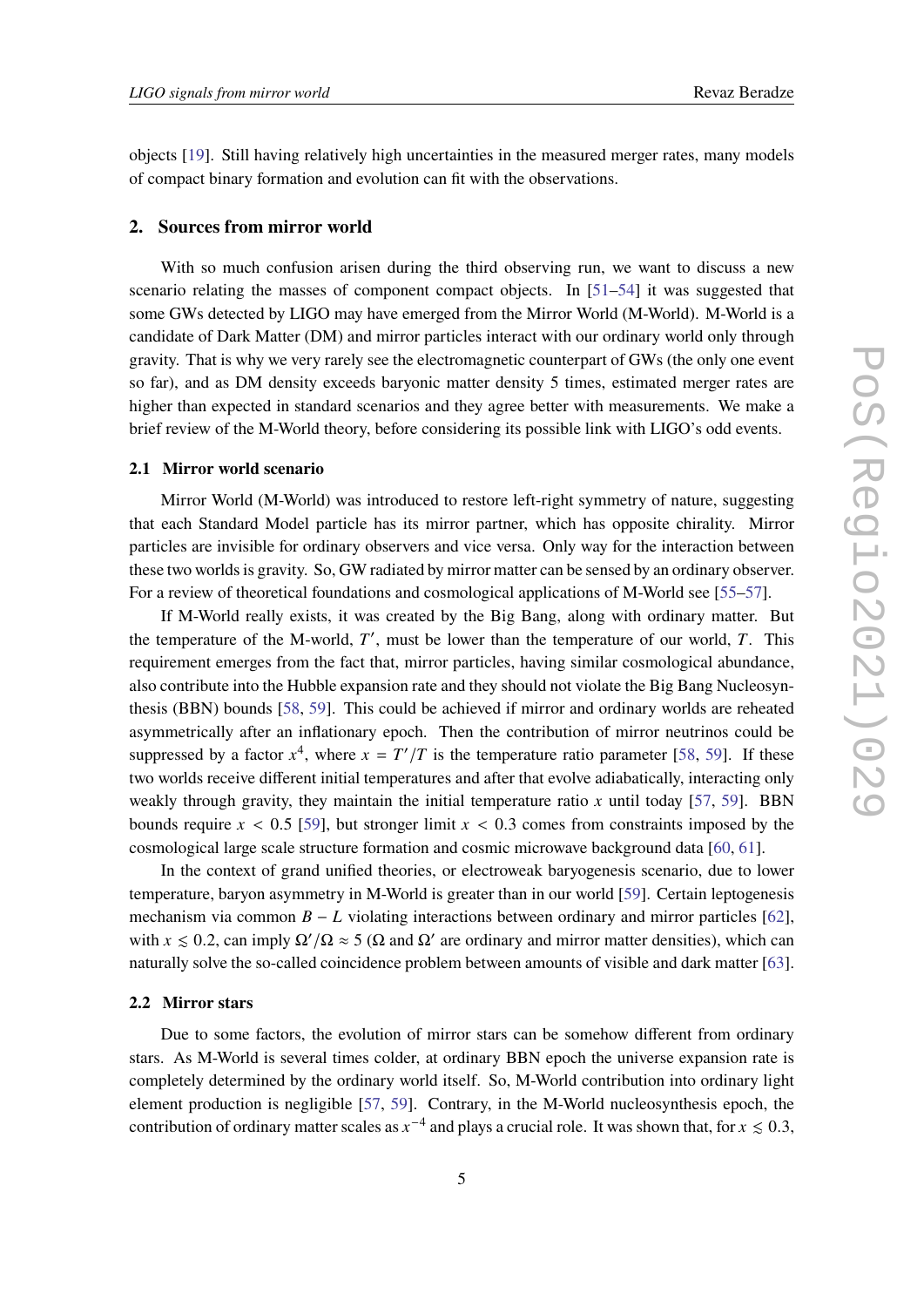the mirror helium mass fraction can reach 75 − 80% [\[59\]](#page-9-8). Thus, M-World is dominated by mirror helium [\[57\]](#page-9-6) and mirror stars are mostly He-stars [\[64\]](#page-9-13).

During the process of gravitational collapse of protogalaxy, it fragments into hydrogen clouds, which then cools and collapses until the opacity of the system becomes so high that the gas prefers to fragment into protostars. This is a way how first stars (Pop. III stars) in the Universe are formed. The lack of metals for that time makes the cooling process less efficient within clouds. So, their fragmentation could produce only high mass stars.

In M-World with lower temperature, H and He recombination is more efficient, which leaves a lower density for free electrons at late times [\[65\]](#page-9-14). Also, residual density of  $H_2$  is suppressed by low H abundance. Free electrons and  $H_2$  are two main cooling channels and their low abundances imply that cooling and fragmentation of mirror gas clouds are less efficient. That, in turn, entails that mirror helium stars are born more massive [\[64,](#page-9-13) [65\]](#page-9-14).

Evolution of He-stars should be similar to ordinary stars, when they have converted most of hydrogen into He and formed a helium core. We know that higher is the mass of the star, the shorter is its life, as it burns out fuel faster. Increasing the initial helium abundance of a star, corresponds to the increase of the mean molecular weight, and correspondingly in both luminosity and effective temperature, that leads to the shorter lifetime. For instance,  $10M_{\odot}$  star with 70% initial He content has the evolution timescale ∼ 10 times faster than the star with ordinary He abundance (24%) [\[64\]](#page-9-13).

#### **2.3 Possible sources of some LIGO events**

Firstly, let us consider the possible M-World origin of the upper-mass-gap BHs of the LIGO catalog. In principle, BH-BH mergers, which account for the most amount of LIGO events, should not have optical counterparts, so they can be originated from both normal stars and mirror ones. However, BH binaries of mirror origin merely amplifies the chance of these BH-BH mergers [\[52,](#page-9-15) [53\]](#page-9-16). As the microphysics of mirror stars is similar to that of ordinary stars, they probably also are subject to pair instability and produce the mass gap for intermediate mass BHs. However, stars in M-World are born with higher initial mass, compared to ordinary stars, they evolve faster and higher quantities of massive BHs are formed in a short period of time. Also, adding the fact that the mirror matter density can be  $\sim$  5 times the ordinary matter density, BHs formed in the mirror matter environment, can increase in mass by accretion of mirror matter. Altogether, collisions of BHs formed by mirror stars are more frequent, increasing merger rate naturally [\[52,](#page-9-15) [53\]](#page-9-16).

As a consequence, formation of intermediate mass BHs is easier in M-World, which could be a good interpretation for LIGO's upper-mass-gap BHs. In the framework of the M-World scenario, the extreme assumptions made by [\[13\]](#page-7-4) in equation [\(1\)](#page-2-0) may seem more reasonable, and the obtained merger rate for the first generation BHs, that formed the heavy components of GW190426\_190642 and GW190521, can look more natural.

Another outcome of the M-World scenario can be explanation of issues relating the compact objects residing in or next to the lower-mass-gap in LIGO catalog. NS-NS or BH-NS mergers, in case they contain normal NSs, should be typically accompanied by GRB and optical afterglows. However, neither NS-NS event GW190425, or BH-NS mergers GW200105 and GW200115, nor BH-mass gap event GW190814 had such associations. In our paper [\[54\]](#page-9-4) we suggested that binary NS merger with no optical counterpart can be a manifestation of its mirror origin.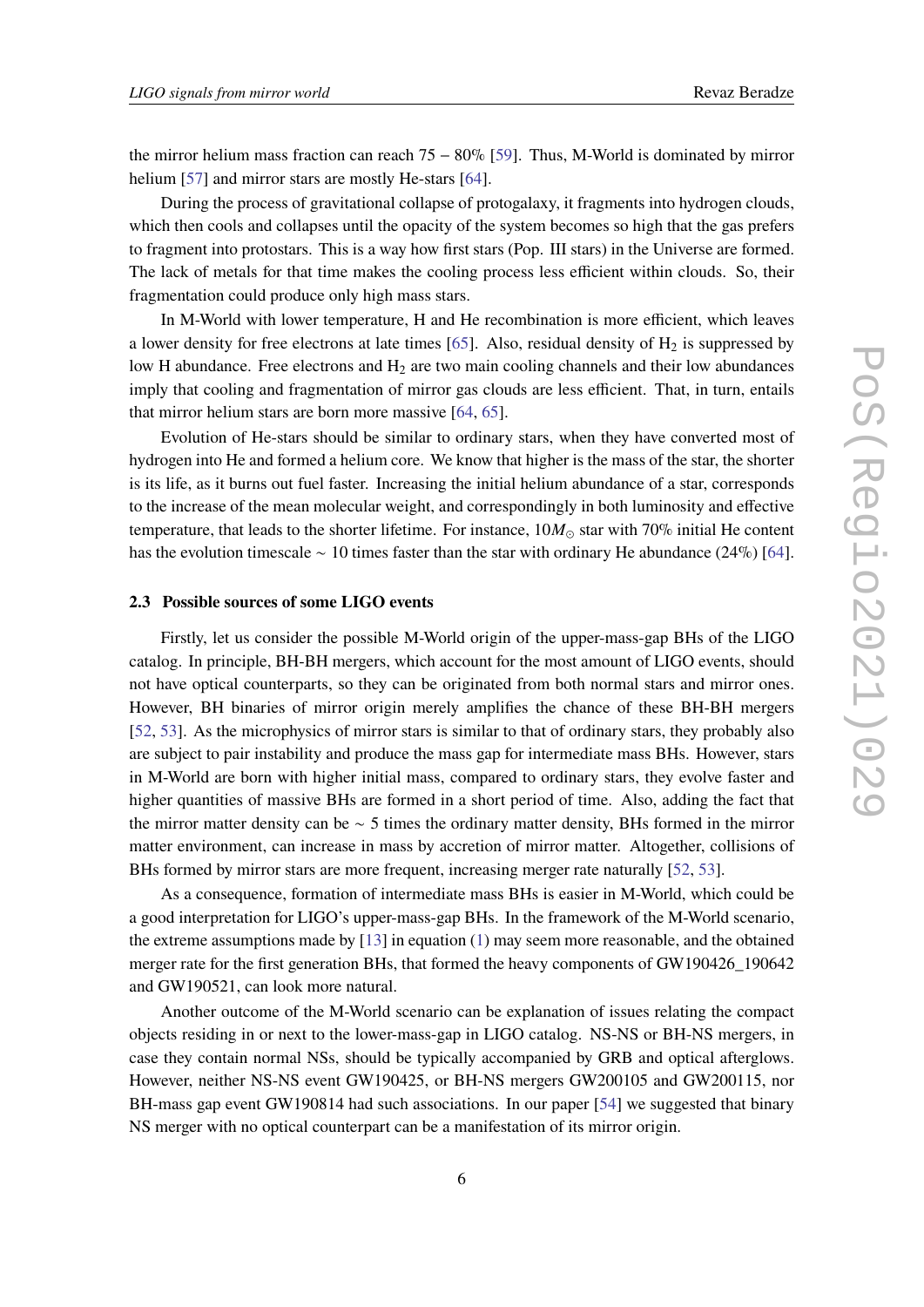So, the fact that "heavy" NSs are not detected through the electromagnetic spectrum but are observed through gravitational radiation, may be an indication that they exist in the mirror world. As discussed above, in order to form a binary NS system like GW190425, an ultra-tight binary with NS and massive He-star is required, that is more easily achieved in mirror world, as M-World is inhabited mostly by He-stars. The formation of GW190814-like systems is also challenging for current theories and their abundance is expected to be extremely low. However, in M-World the abundance of matter exceeds ∼ 5 times the abundance of ordinary matter and stars in M-World evolve a way faster. This increases the probability of hierarchical mergers by an order of magnitude, and the formation of GW190814-like systems is more common.

#### **3. Conclusions**

In our previous papers [\[52–](#page-9-15)[54\]](#page-9-4) we had proposed that most of LIGO events may have emerged from Mirror World. This gives a good explanation for the absence of electromagnetic counterpart radiation and the high merger rates. In this article, we extended that idea to the odd events, recently detected LIGO/VIRGO. To form the binaries, components of which inhabit the upper or the lower mass gap, hierarchical mergers of very rare systems are required. We argue that such scenario is orders of magnitude more probable in M-World, since it can fully explain DM and so its matter abundance may exceed ordinary matter abundance ∼ 5 times. Moreover, M-World is dominated by helium and He-stars evolve faster and create compact objects earlier, so hierarchical mergers are more probable and second-generation compact objects (remnants of first-generation compact object mergers) are formed with higher rate.

#### **Acknowledgements**

The work of R.B. was supported by Shota Rustaveli National Science Foundation of Georgia (SRNSFG), grant #48/04 and Volkswagenstiftung grant 93 562.

#### **References**

- <span id="page-6-0"></span>[1] R. Abbott *et al.* [LIGO Scientific, VIRGO and KAGRA], arXiv: 2111.03606 [gr-qc].
- [2] R. Abbott *et al.* [LIGO Scientific and VIRGO], arXiv: 2108.01045 [gr-qc].
- <span id="page-6-1"></span>[3] B. P. Abbott *et al.* [LIGO Scientific and Virgo], Phys. Rev. X **9** (2019) 031040 [arXiv: 1811.12907 [astro-ph.HE]].
- <span id="page-6-2"></span>[4] B. P. Abbott *et al.* [LIGO Scientific and Virgo], Phys. Rev. Lett. **119** (2017) 161101 [arXiv: 1710.05832 [gr-qc]].
- <span id="page-6-3"></span>[5] A. Goldstein *et al.*, Astrophys. J. Lett. **848** (2017) L14 [arXiv: 1710.05446 [astro-ph.HE]].
- <span id="page-6-4"></span>[6] V. Savchenko *et al.*, Astrophys. J. Lett. **848** (2017) L15 [arXiv: 1710.05449 [astro-ph.HE]].
- <span id="page-6-5"></span>[7] R. Abbott *et al.* [LIGO Scientific and Virgo], Astrophys. J. **915** (2021) 86, [arXiv: 2010.14550 [astro-ph.HE]].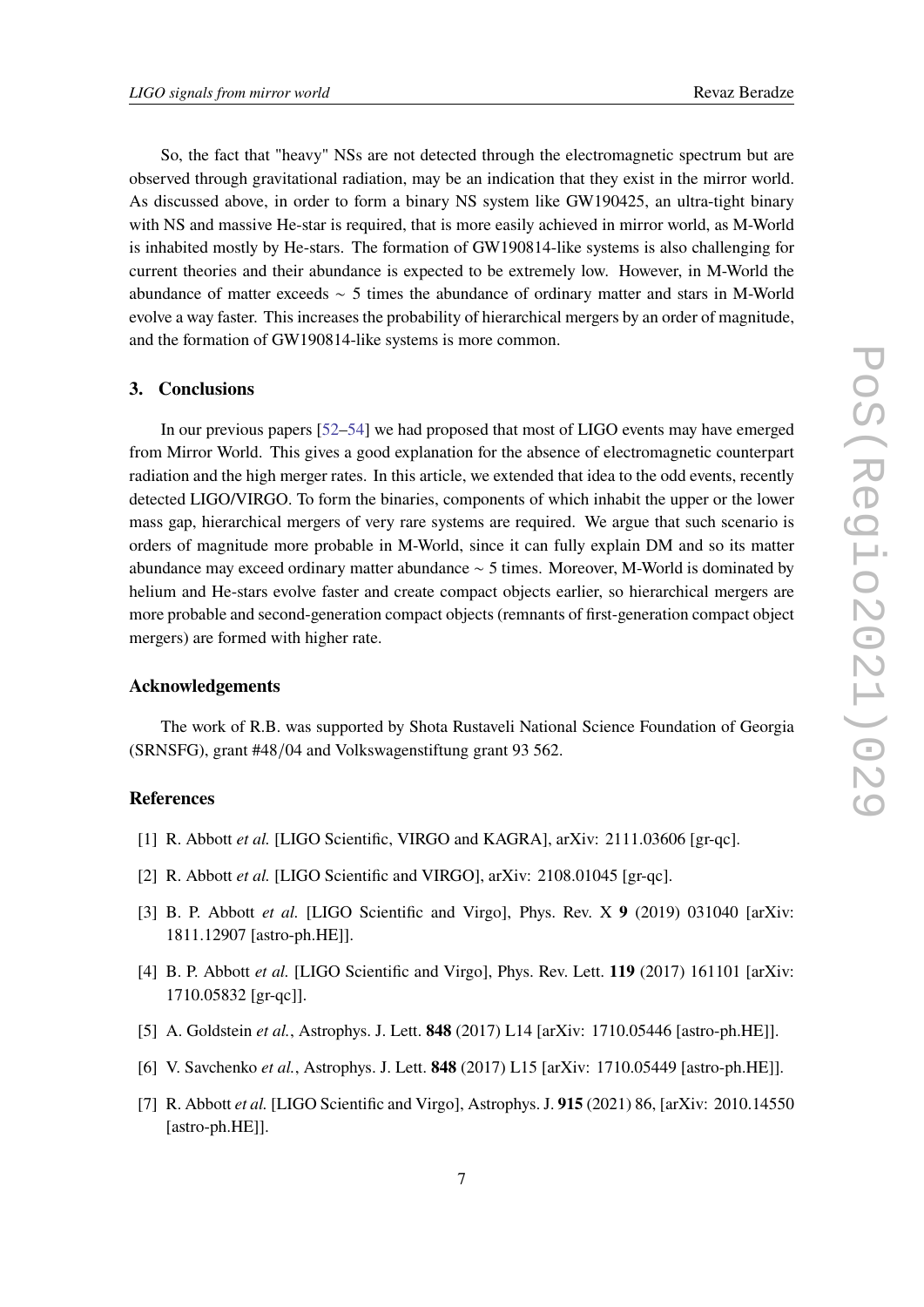- <span id="page-7-0"></span>[8] R. Abbott *et al.* [LIGO Scientific, VIRGO and KAGRA], arXiv: 2111.03608 [astro-ph.HE].
- <span id="page-7-1"></span>[9] S. E. Woosley, S. Blinnikov and A. Heger, Nature **450** (2007) 390 [arXiv: 0710.3314 [astroph]].
- <span id="page-7-2"></span>[10] R. Abbott *et al.* [LIGO Scientific and Virgo], Phys. Rev. Lett. **125** (2020) 101102 [arXiv: 2009.01075 [gr-qc]].
- <span id="page-7-3"></span>[11] C. Kimball *et al.*, Astrophys. J. **900** (2020) 177 [arXiv: 2005.00023 [astro-ph.HE]].
- <span id="page-7-11"></span>[12] M. Mapelli *et al.*, Symmetry **13** (2021) 1678 [arXiv: 2007.15022 [astro-ph.HE]].
- <span id="page-7-4"></span>[13] B. Liu and D. Lai, Mon. Not. Roy. Astron. Soc. **502** (2021) 2049 [arXiv: 2009.10068 [astroph.HE]].
- <span id="page-7-5"></span>[14] C. O. Lousto and Y. Zlochower, Phys. Rev. Lett. **107** (2011) 231102 [arXiv: 1108.2009  $[gr-qc]$ ].
- <span id="page-7-6"></span>[15] B. Bruegmann, J. A. Gonzalez, M. Hannam, S. Husa and U. Sperhake, Phys. Rev. D **77** (2008) 124047 [arXiv: 0707.0135 [gr-qc]].
- <span id="page-7-7"></span>[16] V. Varma, M. Isi and S. Biscoveanu, Phys. Rev. Lett. **124** (2020) 101104 [arXiv: 2002.00296 [gr-qc]].
- <span id="page-7-8"></span>[17] M. A. Sedda, M. Mapelli, M. Spera, M. Benacquista and N. Giacobbo, Astrophys. J. **894** (2020) 133 [arXiv: 2003.07409 [astro-ph.GA]].
- <span id="page-7-9"></span>[18] V. Baibhav *et al.*, Phys. Rev. D **102** (2020) 043002 [arXiv: 2004.00650 [astro-ph.HE]].
- <span id="page-7-10"></span>[19] R. Abbott *et al.* [LIGO Scientific, VIRGO and KAGRA], arXiv: 2111.03634 [astro-ph.HE].
- <span id="page-7-12"></span>[20] R. Abbott *et al.* [LIGO Scientific and Virgo], Astrophys. J. Lett. **900** (2020) L13 [arXiv: 2009.01190 [astro-ph.HE]].
- <span id="page-7-13"></span>[21] M. Sasaki, T. Suyama, T. Tanaka and S. Yokoyama, Class. Quant. Grav. **35** (2018) 063001 [arXiv: 1801.05235 [astro-ph.CO]].
- <span id="page-7-14"></span>[22] T. Chiba and S. Yokoyama, PTEP **2017** (2017) 083E01 [arXiv: 1704.06573 [gr-qc]].
- <span id="page-7-15"></span>[23] V. De Luca, V. Desjacques, G. Franciolini, P. Pani and A. Riotto, Phys. Rev. Lett. **126** (2021) 051101 [arXiv: 2009.01728 [astro-ph.CO]].
- <span id="page-7-16"></span>[24] B. P. Abbott *et al.* [LIGO Scientific and Virgo], Astrophys. J. Lett. **892** (2020) L3 [arXiv: 2001.01761 [astro-ph.HE]].
- <span id="page-7-17"></span>[25] R. Abbott *et al.* [LIGO Scientific, KAGRA and VIRGO], Astrophys. J. Lett. **915** (2021) L5 [arXiv: 2106.15163 [astro-ph.HE]].
- <span id="page-7-18"></span>[26] R. Abbott *et al.* [LIGO Scientific and Virgo], Astrophys. J. Lett. **896** (2020) L44 [arXiv: 2006.12611 [astro-ph.HE]].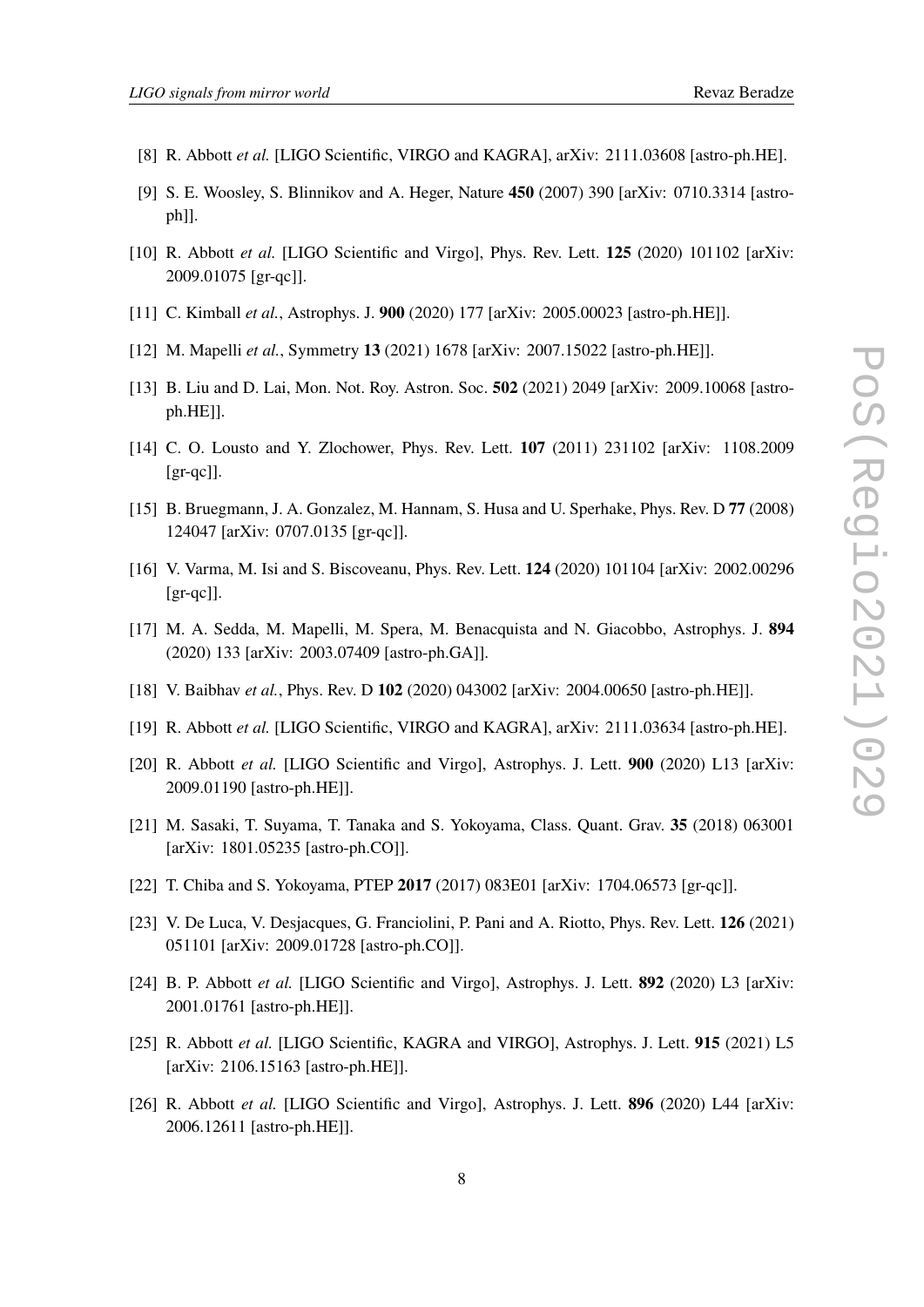- <span id="page-8-0"></span>[27] F. Ozel, D. Psaltis, R. Narayan and A. S. Villarreal, Astrophys. J. **757** (2012) 55 [arXiv: 1201.1006 [astro-ph.HE]].
- <span id="page-8-1"></span>[28] W. M. Farr *et al.*, Astrophys. J. **741** (2011) 103 [arXiv: 1011.1459 [astro-ph.GA]].
- <span id="page-8-2"></span>[29] C. S. Kochanek, Astrophys. J. **785** (2014) 28 [arXiv: 1308.0013 [astro-ph.HE]].
- <span id="page-8-3"></span>[30] O. Pejcha and T. A. Thompson, Astrophys. J. **801** (2015) 90 [arXiv: 1409.0540 [astro-ph.HE]].
- <span id="page-8-4"></span>[31] S. E. Woosley, A. Heger and T. A. Weaver, Rev. Mod. Phys. **74** (2002) 1015.
- <span id="page-8-5"></span>[32] T. Ertl, S. E. Woosley, T. Sukhbold and H. T. Janka, Astrophys. J. **890** (2020) 51 [arXiv: 1910.01641 [astro-ph.HE]].
- <span id="page-8-6"></span>[33] P. Demorest, T. Pennucci, S. Ransom, M. Roberts and J. Hessels, Nature **467** (2010) 1081 [arXiv: 1010.5788 [astro-ph.HE]].
- <span id="page-8-7"></span>[34] J. Antoniadis *et al.*, Science **340** (2013) 6131 [arXiv: 1304.6875 [astro-ph.HE]].
- <span id="page-8-8"></span>[35] V. Kalogera, K. Belczynski, C. Kim, R. W. O'Shaughnessy and B. Willems, Phys. Rept. **442** (2007) 75 [arXiv: astro-ph/0612144 [astro-ph]].
- <span id="page-8-9"></span>[36] T. M. Tauris *et al.*, Astrophys. J. **846** (2017) 170 [arXiv: 1706.09438 [astro-ph.HE]].
- <span id="page-8-10"></span>[37] T. M. Tauris, N. Langer and P. Podsiadlowski, Mon. Not. Roy. Astron. Soc. **451** (2015) 2123 [arXiv: 1505.00270 [astro-ph.SR]].
- <span id="page-8-11"></span>[38] Y. Yang *et al.*, Astrophys. J. **901** (2020) L34 [arXiv: 2007.04781 [astro-ph.HE]].
- <span id="page-8-12"></span>[39] Y. Lim and J. W. Holt, Eur. Phys. J. A **55** (2019) 209 [arXiv: 1902.05502 [nucl-th]].
- <span id="page-8-13"></span>[40] R. Essick, P. Landry and D. E. Holz, Phys. Rev. D **101** (2020) 063007 [arXiv: 1910.09740 [astro-ph.HE]].
- <span id="page-8-14"></span>[41] H. Mueller and B. D. Serot, Nucl. Phys. A **606** (1996) 508 [arXiv: nucl-th/9603037].
- <span id="page-8-15"></span>[42] Z. Berezhiani, I. Bombaci, A. Drago, F. Frontera and A. Lavagno, Astrophys. J. **586** (2003) 1250 [arXiv: astro-ph/0209257].
- <span id="page-8-16"></span>[43] D. J. Kaup, Phys. Rev. **172** (1968) 1331.
- <span id="page-8-17"></span>[44] P. O. Mazur and E. Mottola, Proc. Nat. Acad. Sci. **101** (2004) 9545 [arXiv: gr-qc/0407075 [gr-qc]].
- <span id="page-8-18"></span>[45] I. Bombaci, A. Drago, D. Logoteta, G. Pagliara and I. Vidaña, Phys. Rev. Lett. **126** (2021) 162702, [arXiv: 2010.01509 [nucl-th]].
- <span id="page-8-19"></span>[46] Z. Cao, L. W. Chen, P. C. Chu and Y. Zhou, arXiv: 2009.00942 [astro-ph.HE].
- <span id="page-8-20"></span>[47] F. Antonini, S. Toonen and A. S. Hamers, Astrophys. J. **841** (2017) 77 [arXiv: 1703.06614 [astro-ph.GA]].